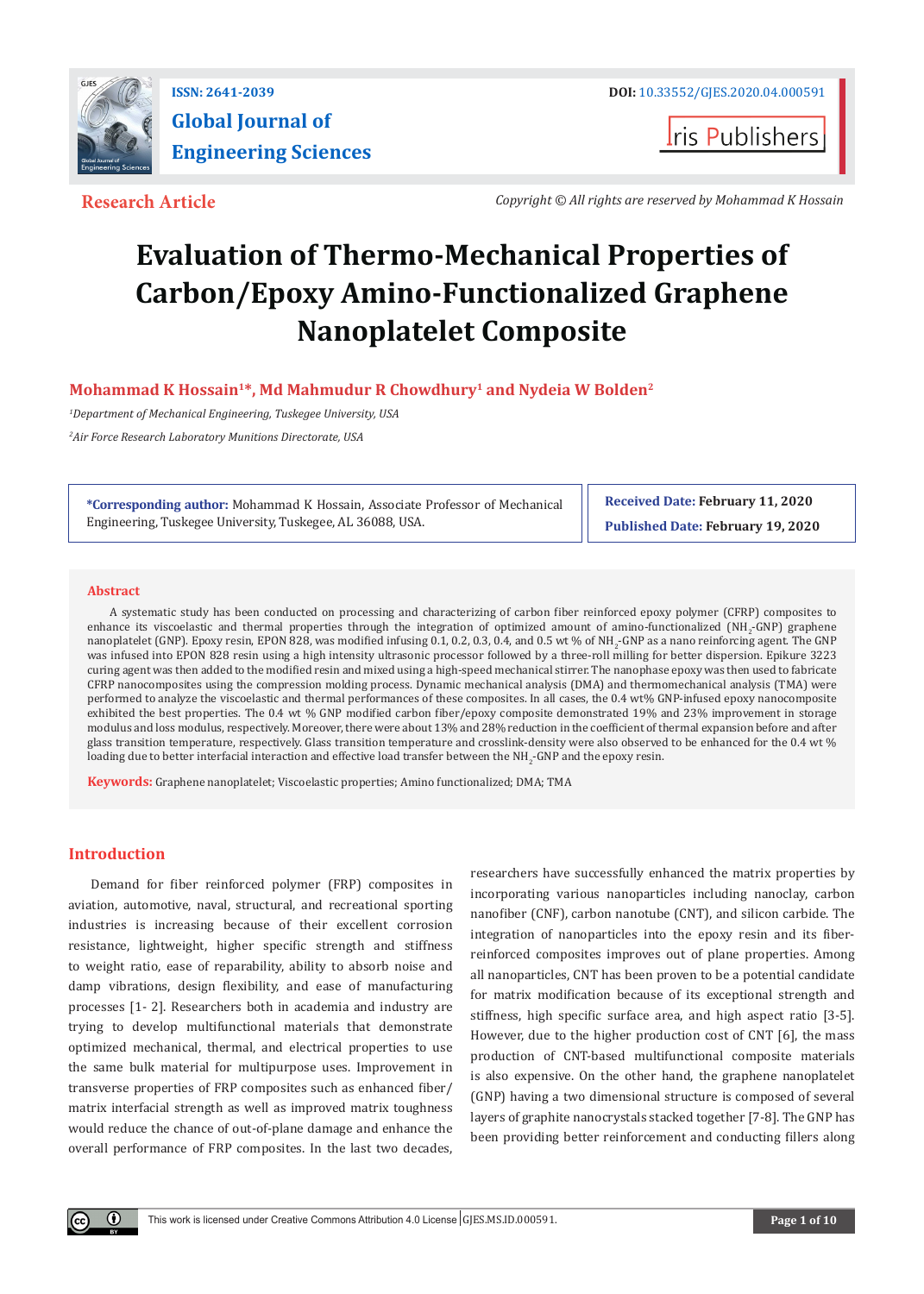with greatly improved mechanical and thermal properties due to their planar structure and higher aspect ratio. It is considered to be the thinnest material in the universe with immense application potential [9-10]. It is also expected to be the next potential candidate as a nanofiller to produce cost-effective composite materials. Compared with other classic 2D nanofillers such as nanoclay, the GNP has lower mass density and is highly electrically and thermally conductive due to the sp2 hybridized carbons in the monolayer graphene within the GNP. The GNP also possesses superior mechanical properties with a reported modulus of 1100 GPa and strength of 125 GPa [11]. Therefore, the GNP is truly an ideal candidate for improving the properties of polymers as well as their FRP composites for multipurpose practical applications. Generally, the GNP is prepared by intercalating graphite either with metal ions or by acid treatment. This is further exfoliated by thermal treatment to yield GNP [12-13]. This 2D layered structure also possesses excellent electrical and thermal conductivity along with its high modulus. However, these properties strongly depend on the number of layers stacked in the GNP, the degree of crystallinity in the graphitic plane, their aspect ratio, and the order of stacking [14- 15]. Perhaps the most interesting application for this material is to use it as a filler in composite structures. They have already shown promising results in the field of polymer composites as sensor, thermal interface materials, and to create electrically conducting polymers [16-17].

There is a growing demand for low cost materials in the industry. With this rationale, there is extensive research in progress on polymer-based nanocomposites for a wide range of properties such as electrical, thermal, mechanical, and magnetic. The graphene nanoplatelet (GNP) is the novel nanofiller due to its exceptional functionalities, high mechanical strength, chemical stability, abundance in nature, and cost-effectiveness. Moreover, it possesses an extremely high-specific surface area which carries a high level of transferring stress across the interface and provides higher reinforcement effect compared to the CNT. Superior properties of graphene in comparison with those of polymers are also elucidated in polymer/graphene nanocomposites. They showed superior mechanical, thermal, gas barrier, electrical, and flame resistance properties [18-21]. Compared to the mechanical and electrical properties of nanoclay or other carbon-filler based polymer nanocomposites, graphene-based polymer nanocomposites possess better mechanical and electrical properties [18, 20-21]. The Graphene behaves as a better nanofiller than the CNT [22- 24]. The positive change in the nanocomposites' physiochemical properties depends on the distribution of the graphene layer in the polymer matrix. It also depends on the interface bonding between them. Graphene reinforced polymer composite's final properties are governed by the interface bonding between the graphene and the host polymer.

Dynamic mechanical thermal analysis (DMTA) was performed to observe laminates' stiffness behavior as a function of temperature and study the effect of GNP on viscoelastic properties of the carbon fiber reinforced epoxy polymer (CFRP) composite. In general, storage modulus, loss modulus, and glass transition temperature of laminates in the glassy regions and vicinity of the glass transition temperature should be increased upon loading of the GNP. This behavior can be attributed to the improved dispersion and interaction between the GNP and the epoxy due to the formation of covalent bonds between them. Better dispersed GNP must dissipate energy due to resistance against viscoelastic deformation of the surrounding matrix.

Fracture toughness and thermal conductivity were improved by 43% and 14%, respectively, for 1 wt% and 2 wt% GNP-loaded epoxy nanocomposites compared to those in the neat system [25]. An increase in dynamic mechanical properties up to 0.5 wt% loading of GNP with the improvement of about 16% in storage modulus compared to the reference one was also reported. However, the glass transition temperature  $\left(1_{\rm g}\right)$  did not exhibit any significant improvement. The effect of the graphene on the linear coefficient of thermal expansion (CTE) is demonstrated by an improvement in the thermal expansion study where temperature was set below the glass transition temperature. The neat epoxy resin exhibited a CTE of approximately 8.2  $\times$ 10<sup>-5</sup> °C<sup>-1</sup>, whereas 5 wt% graphitefilled epoxy composites exhibited a 31.7% reduction in the CTE value below 1<sub>g</sub>. Epoxy/graphene composites were prepared using an insitu process and their electromagnetic interference (EMI) shielding studies were also examined [26]. Using 25 wt% loading of commercially available GNP, a 18% enhancement in thermal conductivity was observed with the GNP/Silicone composite prepared by the three-roll milling technique [27]. Another study showed that due to a poor dispersion of the filler like neat graphite, expanded graphite, and graphene nanoplatelet in an epoxy matrix, increased the thermal conductivity slightly for the integration of GNP and decreased if the filler content is increased beyond 0.6 vol% [28-29]. Study of non-covalent functionalization of graphene sheets dispersed in epoxy recorded an 800% increment in the thermal conductivity using the 4 wt% filler loading. This is mainly because of the strong interaction between the matrix and the filler. This helps in reducing the interface thermal resistance and also the homogenous dispersion that happens due to the functionalization [30].

The surface modification of nanofillers helps rejuvenate the interaction between the matrix and the nanofiller ensuing a better dispersion quality and high performance. Better viscoelastic properties and enhanced interface between the two components of the polymer matrix can be obtained by applying modification through chemical bonding [31-33]. Amino-functionalized carbon nanotube (CNT) has been extensively used to improve the interfacial interaction with epoxy matrices [34-36]. In analogy to the CNT, covalent bond formation between the epoxy resin and the amine group present on the amino-functionalized GNP surface is anticipated [37-38]. The functionalization performs two simultaneous actions to facilitate the interfacial bonding with the matrix and accommodating graphenic sheets at the molecular level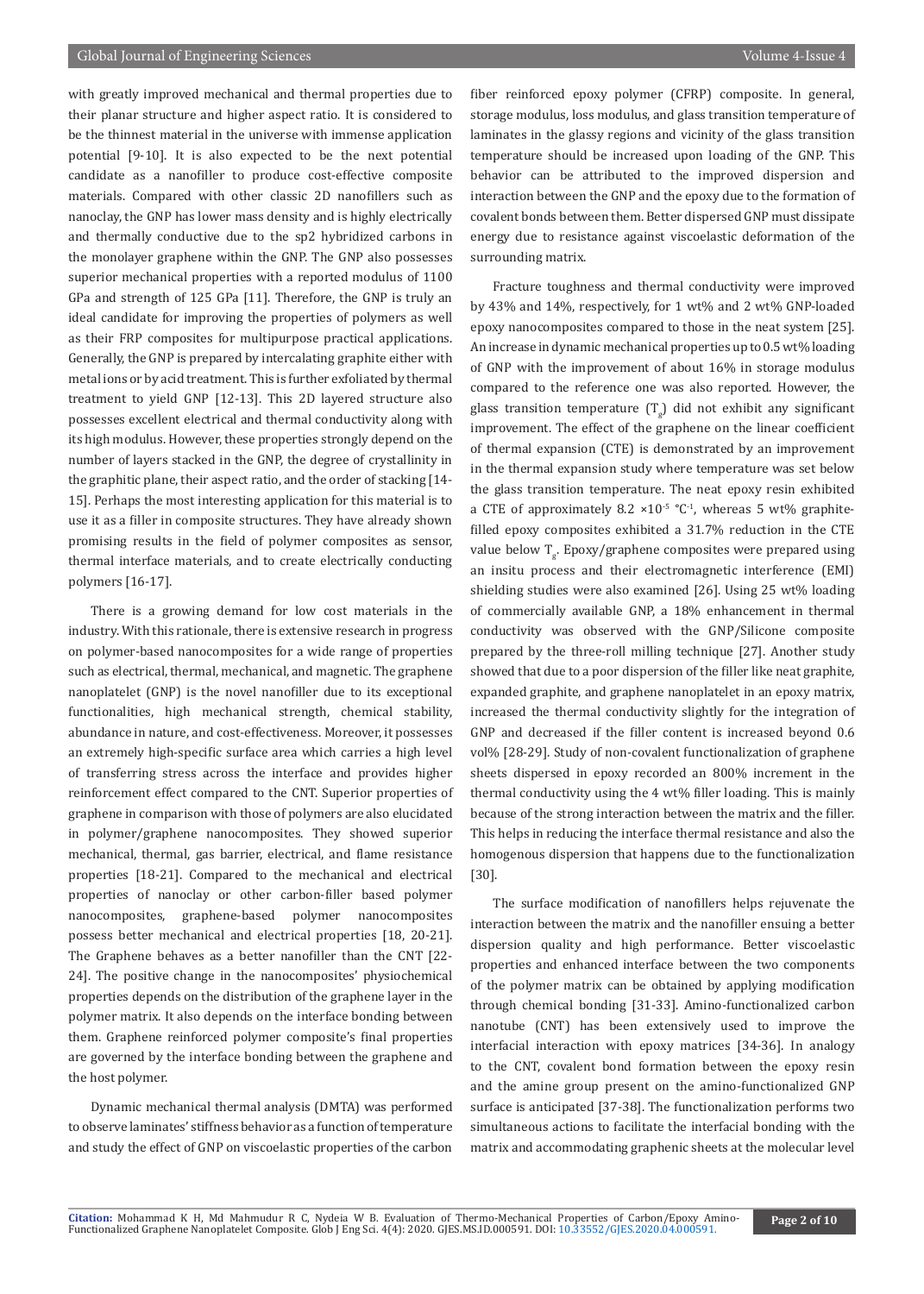which are highly desirable. Direct impact of well dispersed graphene and improved interfacial bonding on the mechanical properties is studied and compared with theoretical predictions [39].

There have been a number of studies on mechanical, electrical, and thermal properties of exfoliated graphene/graphene oxide/ GNP reinforced polymeric composites. However, there is no study reported in the open literature on the effect of amino-functionalized GNP on viscoelastic and thermal properties of FRP composites. The wide range of attractive properties and increasing use of these nanophased composites in important areas of industries and the insufficient data in the relevant field have led the authors to select this research project. In this study, amino-functionalized GNP reinforced carbon fiber/epoxy nanocomposites were manufactured using a combination of sonication and 3 roll mixing process. DMA and TMA were performed to investigate the effect of GNP on viscoelastic and thermomechanical properties of carbon fiber/ epoxy composites. Resultant outcomes containing different wt% of GNP loading were then compared with those of the conventional carbon fiber/epoxy composite.

# **Materials and Methods**

#### **Materials**

The matrix used in this study is a two part system manufactured by Miller Stephenson Chemical Company, Danbury: Part A is EPON 828 (Diglycidyl Ether of Bisphenol A (DGEBA), which is a low viscosity liquid epoxy resin manufactured using difunctional Bisphenol A and epichlorohydrin, and Part B is Epikure 3223, a Diethylenetriamine (DETA) used as a curing agent of epoxy resin. Carbon fabric of 8-harness satin weave purchased from US composites was used as reinforcement to fabricate laminates using the compression hot press technique. The GNP functionalized with amine groups  $\mathsf{(-NH}_2\mathsf{)}$  was received from Cheap Tubes Inc, Vermont, USA. The GNP consists of small stacks of graphene. The GNP had an average thickness less than 5nm and specific surface area about 700 m<sup>2</sup>/g. The GNP was covalently functionalized by amine  $(-NH<sub>2</sub>)$ in order to achieve the required exfoliation and dispersion. The concentration of functional groups was less than 7%.

#### **Manufacturing process**

First, pre-determined amount of GNP (0.1-0.5 wt%) was mechanically mixed with epoxy resin Part-A by a mechanical stirrer for 4-5 minutes. The mixture was then put into a sonicator for 1 hour at 35% amplitude and 40s on/ 20s off cycle pulse mode. To avoid premature polymerization, this mixture was placed in a cooling bath. The sonicated mixture was then passed through three rollers to further improve the dispersion of GNP. In this process, GNPs were further de-agglomerated and uniformly dispersed in resin by the induction of a high shear force in the mixture. The gap space was incrementally reduced from 20 to 5 μm between the rolls and multiple passes were used. The speed ratio of the three rollers was 1:3:9 with a maximum speed of 140 rpm. The Epoxy-GNP mixture was then mixed with the curing agent Epikure 3223 according to

the stoichiometric ratio (Part A: Part B =  $12:1$ ). The mixture was then placed in a vacuum oven at 40 °C for 10 minutes to ensure the complete removal of entrapped bubbles and thus reduce the chance of void formation. Nanophased carbon fiber reinforced polymer (CFRP) composites were fabricated by employing a combination of hand lay-up and compression hot press techniques. Carbon woven fabrics were stacked into eleven layers maintaining their parallel orientation. Modified epoxy resin was smeared uniformly on each fabric layer using a brush and a wooden roller. The stack was then wrapped with a bleeder cloth and a nonporous Teflon cloth. Finally, the stack was placed on the platen of the hot press where pressure and temperature were controlled precisely to make sure maximum wetting of fabrics with matrix and compaction of the layup as well as curing. Temperature was kept at 60 °C for 1 hour to attain enough flow of resin at a lower viscosity as compared to the room temperature and at the same time not to let it flow out of the layup. Temperature was then ramped to 100 °C and maintained for 1 hour to obtain the completely cured carbon- epoxy composite. Similarly, the conventional carbon/epoxy was manufactured using the compression molding process. Samples were cut and prepared from various portion of the panels for DMA and TMA tests according to ASTM standards to investigate the effect of amino-functionalized GNP on viscoelastic and thermal properties of these composites.

#### **Material characterization**

**Dynamic mechanical analysis (DMA):** DMA was performed with a TA Instruments dynamic mechanical analyzer (Model Q800) according to the ASTM D4065-01 standard under a dual cantilever beam mode with a frequency of 1 Hz and an amplitude of 15  $\mu$ m. The temperature was ramped from 30 °C to 200 °C at a rate of 10 °C/min. A minimum of five samples of each category were tested.

**Thermo mechanical analysis (TMA):** TMA tests were carried out on a TA instruments thermo mechanical analyzer (Model Q400) operating in an expansion mode at a heating rate of 10 °C/min from 30 °C to 200 °C. A minimum of five samples of each type were tested, and the CTE for each of those samples was determined before the glass transition temperature.

# **Results and Discussion**

#### **Dynamic mechanical analysis (DMA)**

Various temperature dependent properties of laminated composites such as storage modulus, loss modulus, and tanδ were obtained by performing dynamic mechanical analysis test. These properties characterize stored elastic energy and the energy dissipated during mechanical straining both of which are highly affected by fillers characteristics i.e. geometry, weight fractions, dispersion state of fillers in matrix as well as adhesion between the reinforcement and the matrix. Figure 1 shows the temperature dependence of storage modulus where temperature is in the range of 30-200 °C. For different laminates, storage modulus at 30 °C has been presented in Table 1 and the addition of GNP has resulted in significant improvement. The storage modulus was improved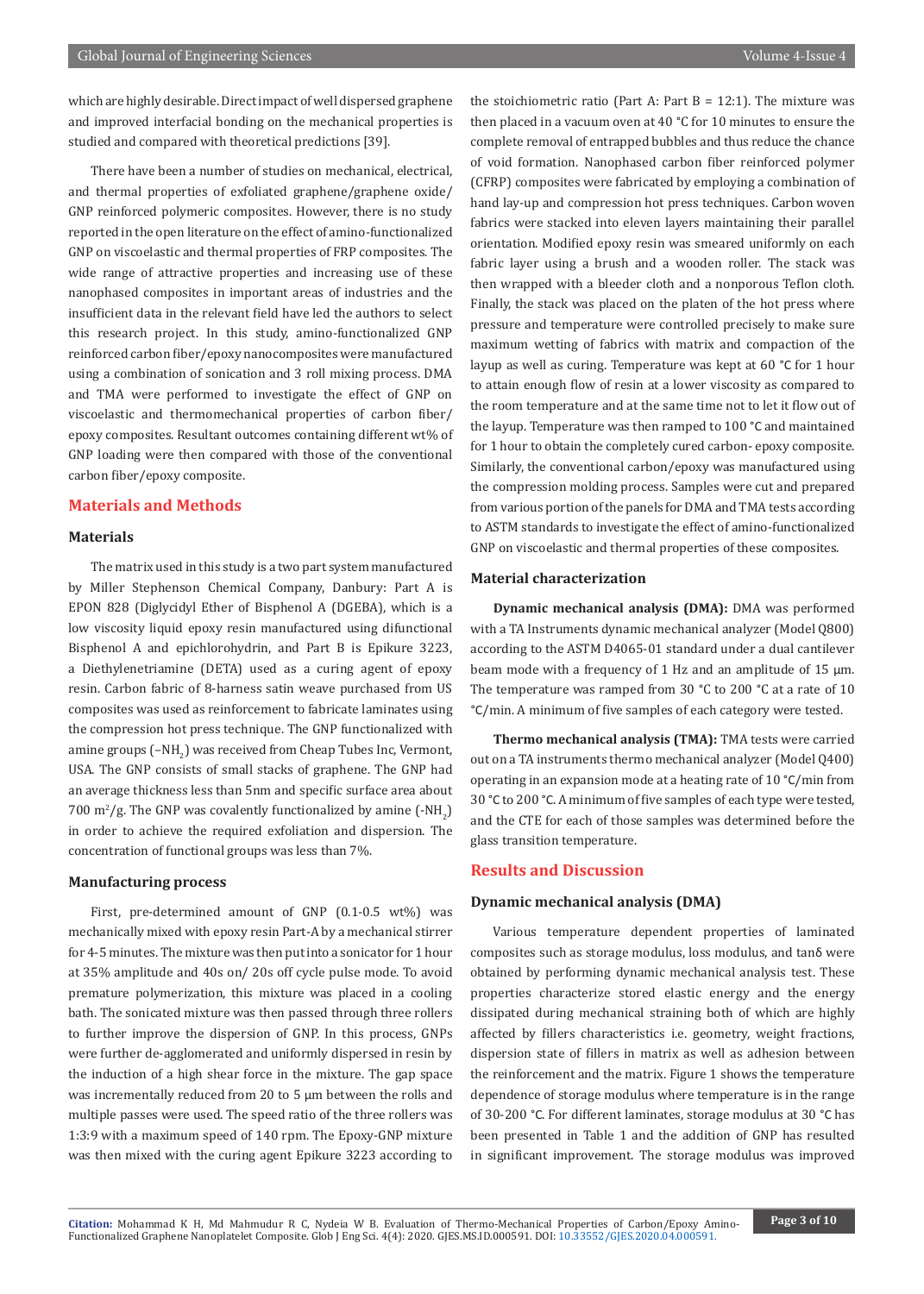up to 19% with the addition of the 0.4 wt% of GNP at 30 °C. This improvement is due to possible enhanced interaction between the well dispersed nanofiller and matrix. More sites for GNP/polymer interaction might have been provided by a better dispersion of the GNP at the 0.4 wt% , whereas, the formation of a strong covalent bond shown in Figure 2 is due to the presence of amino-functional groups of GNP and its reaction with the epoxy. Hydrogen atoms in amine groups of DETA molecule (hardener) form self-crosslink with each other through reaction with the epoxide group of DGEBA resin

molecules in case of control epoxy samples. In case of nanophased samples (Figure 2), at first the interfacial reaction between amine functional groups of GNP and epoxide groups of DGEBA resin takes place by ring opening reaction while EPON 828 (Part A) and GNP- $NH_{2}$  are mixed together. This modified Part-A establishes a strong covalent bond between the epoxy and the GNP upon further mixing with Part-B of epoxy resin and thereby crosslinking sites and interfacial bonding are boosted.



**Figure 2:** Schematic representation of interfacial reaction between DGEBA and GNP–NH2.

The epoxy chain molecular motion around GNP might have been abridged by the formation of covalent bond and the enhanced interaction. This abridgement may have resulted in a significant change of elastic and viscous properties in nanocomposites. However, at the 0.5 wt % loading, the observed decrease in storage modulus can be attributed to an increase of agglomeration of the

GNP and this increase of agglomeration reduces the crosslinking sites. Therefore, the storage modulus decreases as a result of possible increased molecular motion and movement of chain. The covalent bond between the epoxy and the GNP is the obvious factor in the improvement of thermo-mechanical properties.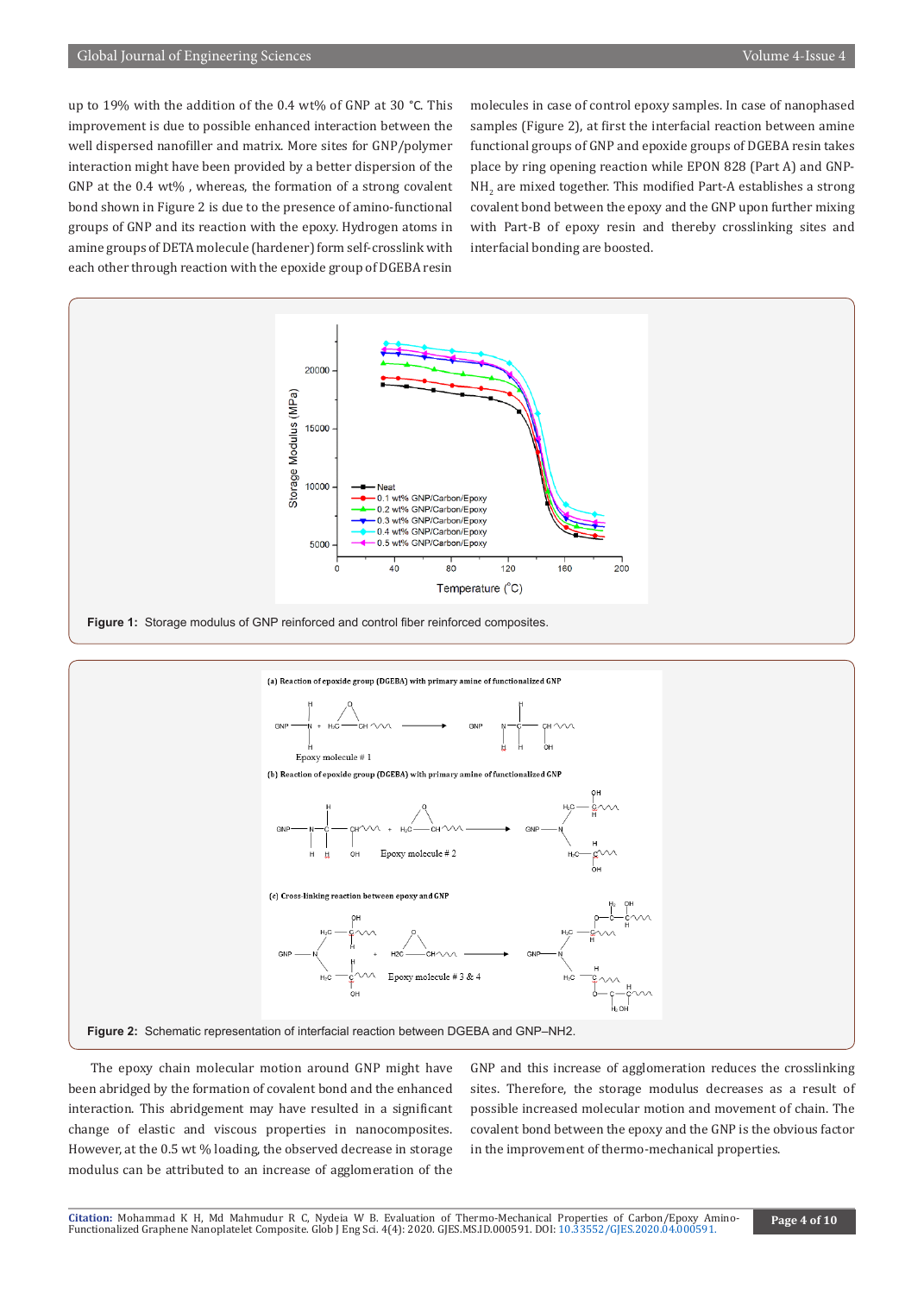**Table 1:** DMA results of control and GNP reinforced carbon fiber/epoxy composites.

| <b>Viscoelastic Properties of GNP/Carbon/Epoxy Nanocomposites</b> |                                   |                                  |                                        |                                                    |                                                       |                                  |                                                 |                                                          |  |  |  |
|-------------------------------------------------------------------|-----------------------------------|----------------------------------|----------------------------------------|----------------------------------------------------|-------------------------------------------------------|----------------------------------|-------------------------------------------------|----------------------------------------------------------|--|--|--|
| <b>Specimen</b><br>Category                                       | <b>Storage Modu-</b><br>lus (MPa) | % Change<br><b>W.R.T Control</b> | <b>Loss</b><br><b>Modulus</b><br>(MPa) | $\frac{0}{0}$<br><b>Change</b><br>W.R.T<br>Control | <b>Glass Transition</b><br><b>Temperature</b><br>(°C) | % Change<br><b>W.R.T Control</b> | <b>Average Stor-</b><br>age Modulus<br>@ 180 °C | <b>Apparent Cross-</b><br>link Density<br>$(mod/cm^{3})$ |  |  |  |
| Control                                                           | 18818±849                         | $\overline{\phantom{0}}$         | $1307 \pm 56$                          | $\overline{\phantom{a}}$                           | 139.46±1.43                                           | $\overline{\phantom{a}}$         | 5582±121                                        | $1.48 \pm 0.03$                                          |  |  |  |
| $0.1$ wt%                                                         | 19409±992                         | 3.14                             | 1420±41                                | 8.64                                               | $143.7 \pm 1.38$                                      | 3.04                             | 5867±287                                        | $1.56 \pm 0.02$                                          |  |  |  |
| $0.2~\rm{wt}$ %                                                   | 20648±772                         | 9.72                             | $1471 + 59$                            | 12.54                                              | $147.31 \pm 1.84$                                     | 5.62                             | $6363 \pm 268$                                  | $1.69 \pm 0.04$                                          |  |  |  |
| $0.3~wt\%$                                                        | 21523±1066                        | 14.37                            | $1537+62$                              | 17.59                                              | $150.4 \pm 2.21$                                      | 8.02                             | 6687±314                                        | $1.77 \pm 0.03$                                          |  |  |  |
| $0.4~wt\%$                                                        | 22390±964                         | 18.98                            | 1610±81                                | 23.18                                              | 155.96±1.64                                           | 11.83                            | 7684±252                                        | $2.04 \pm 0.02$                                          |  |  |  |
| $0.5~wt\%$                                                        | 21880±1158                        | 16.27                            | $1517 + 77$                            | 16.07                                              | $147.94 \pm 2.61$                                     | 6.08                             | 7036±219                                        | $1.87 \pm 0.04$                                          |  |  |  |

Loss modulus of control and nanophased carbon fiber/ epoxy composites is presented in Figure 3. Loss modulus for nanoparticles reinforced carbon fiber/epoxy composites is much higher than the control one. The CFRP composite reinforced with the 0.4 wt% GNP demonstrated the highest loss modulus; thus, the highest amount of energy is dissipated while three-point bending

load is applied. When the load is applied, nanoparticles try to hold the laminates in place; thereby more amount of energy is required to deform the sample. Thus, nanoparticles reinforced composites required a higher load and loss modulus increased for nanophased composites.



The storage modulus drops sharply above 120 °C because of the easier movement of the polymer chain. This temperature region with such a behavior is roughly termed as glass transition temperature (T $_{\rm g}$ ). A substantial improvement in the rubbery plateau modulus was observed for the carbon/GNP/epoxy composite. The average rubbery plateau modulus at 180 °C is measured as 5582, 5867, 6368,6687, 7684, and 7036 MPa for control, 0.1, 0.2, 0.3, 0.4, and 0.5 wt% GNP- infused composites, respectively. The operating region lies before the T<sub>g</sub> and the region beyond the T<sub>g</sub> is termed as the rubbery plateau. Reinforcing effect by the GNP, limited mobility from enhanced polymer-nanofiller interaction and augmented

crosslink density are the factors which affect this enhancement of the rubbery plateau modulus because it improves the composite performance at a higher temperature. This increase in rubbery plateau modulus indicates an enhancement of the  $T_{\rm g}$  through increased crosslink density of the polymer [40]. Calculation of crosslink density was carried out using the DMTA test results. Crosslink density of epoxy composites can be calculated by using the following relation according to the theory of rubber elasticity:

$$
\lambda = \frac{G}{RT}
$$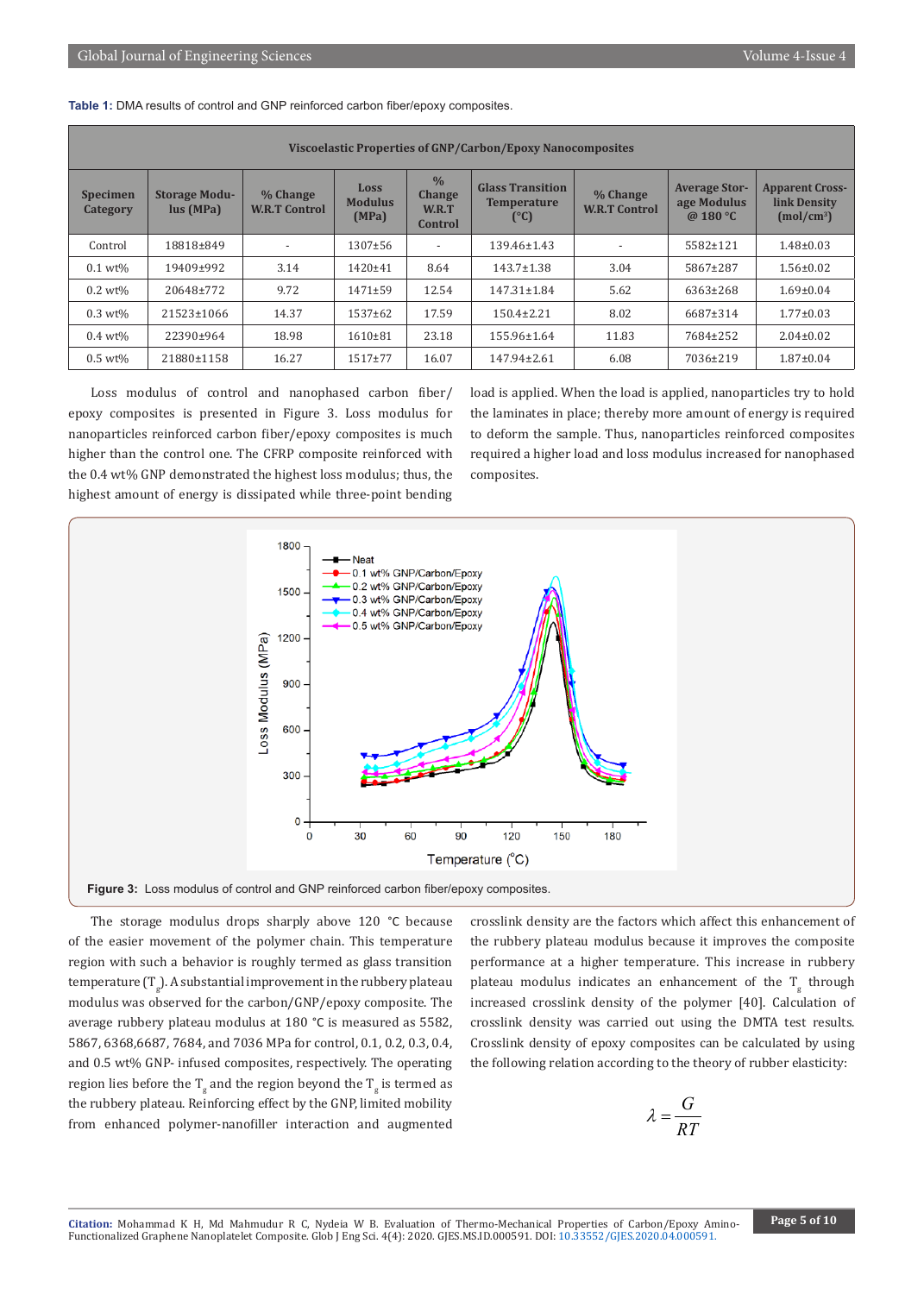Where  $\lambda$  is the crosslink density expressed in moles of elastically effective network chains per cubic centimeter of sample, G is the storage modulus in the rubbery region at a temperature well above  $\mathbf{I}_\mathbf{g}$  ,  $\mathbf{R}$  is the universal gas constant, and T is the absolute temperature at which experimental modulus was selected. The results show that the crosslink density increased with an increase of storage modulus in rubbery region. Figure 4 shows apparent

crosslink density at different weight percentages of GNP loading. Crosslink density increased up to a loading of 0.4 wt% GNP and then decreased. Hence, maximum rubbery modulus in the 0.4 wt% GNP reinforced composite has maximum crosslink density; thus, it maximizes the  $I_g$ . The decrease in crosslink density at 0.5 wt% is again can be attributed to a poor GNP dispersion that has reduced the crosslinking sites.





The tanδ vs. temperature relationship in Figure 5 demonstrates the effect of GNP concentration on damping properties of laminated composite. Even a small addition of GNP, the T<sub>g</sub> is improved significantly. The rise in  $T_{\rm g}$  in the polymeric system is predominantly affected by the amount and dispersion of the GNP, degree of crosslinking, and interfacial interaction. In our study, the dispersed GNP has restricted the molecular motion. Consequently, there has been a positive shift in the  $T_g$ . The maximum  $T_g$  is obtained in the 0.4 wt% sample. Further information about the mechanical properties and relaxation behavior of samples can be obtained from the height and width of the tanδ peaks. Average peak height of tanδ curves measured was 0.142, 0.139, 0.136,

0.132, 0.129, and 0.131 for control, 0.1, 0.2, 0.3, 0.4, and 0.5 wt% GNP-loaded samples, respectively. Gradual decrement in the tanδ peaks with respect to the concentration of the GNP is observed up to the 0.4 wt%. The reduced mechanical loss due to lower friction among molecular chains and enhanced interfacial adhesion among the fiber-matrix-GNP are indicated by a lower tanδ height. For 0.5 wt% samples, interfacial adhesion between the nanofiller and the matrix is somewhat lower and molecular mobility is higher because of the presence of agglomerates. These effects have been indicated by the maximum decrease of tanδ peak for the 0.5 wt% GNPloaded sample compared to the control one. Moreover, broader distribution of relaxation time is the byproduct of enhanced filler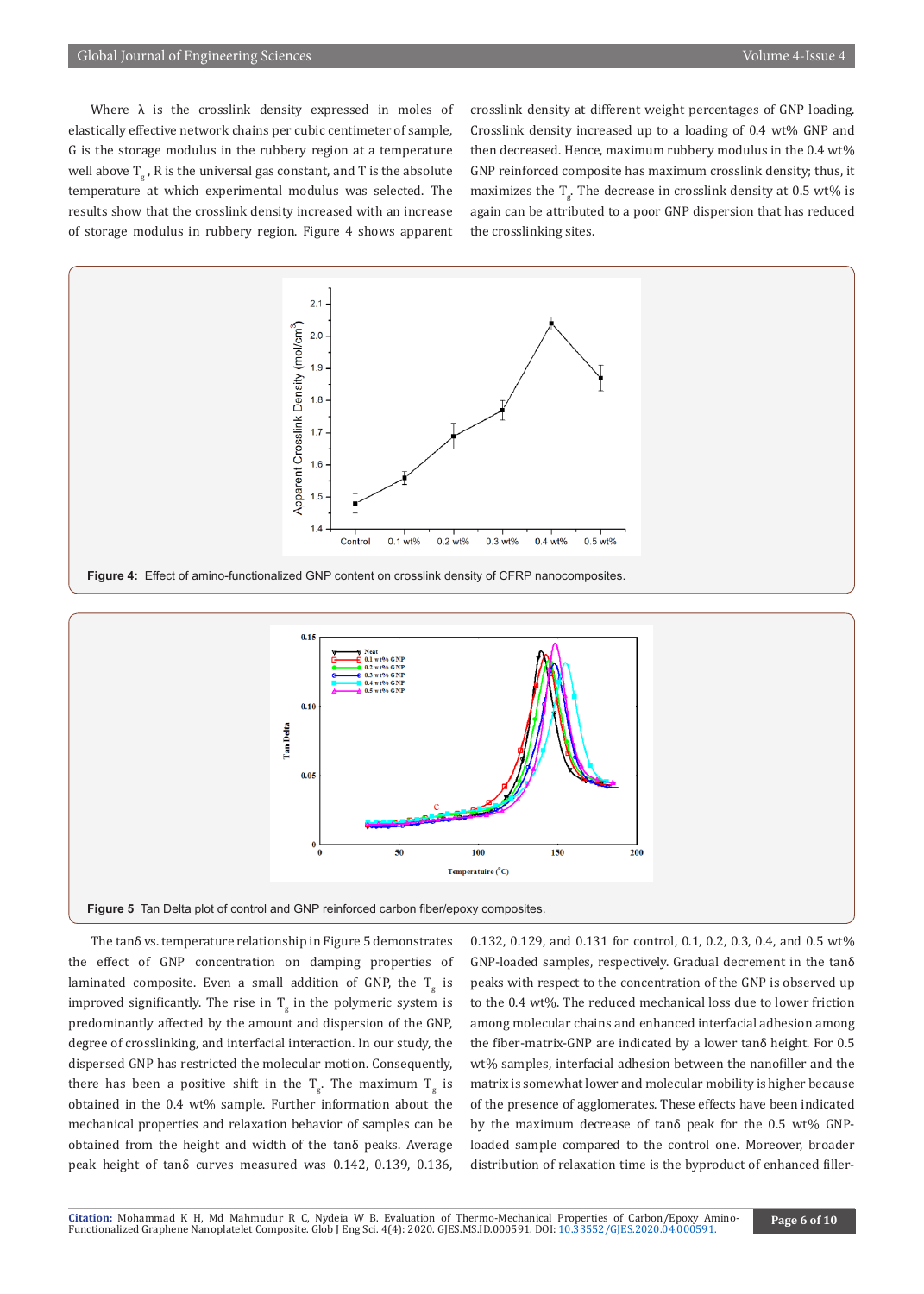matrix interaction, which interprets the significant widening of the tanδ peak of the composite sample with an addition of the GNP. Relaxation of polymer chain can be disturbed by the GNP in their neighboring areas. However, the nanofiller cannot disturb relaxation of polymer chains which are far away from them. Such variation in the GNP concentration affects the formation of crosslinking and the relaxation behavior [41-42].

# **Thermo-mechanical analysis of CFRP composites**

The coefficient of thermal expansion (CTE) is an important thermomechanical property of polymeric composites for engineering applications. Most of the polymeric materials have a high CTE value which limits their applications. However, an incorporation of a small amount of nano-scale filler materials in the polymeric matrix can significantly reduce the overall CTE of carbon/epoxy composites. A low CTE value is most desirable to ensure good dimensional stability. In thermo-mechanical Analysis (TMA), the dimensional change due to the temperature variation is usually measured in the thickness (transverse) direction of the sample. To measure the CTE, square specimens measuring 10–12 mm in length and 3–4 mm in thickness are subjected to a small

load via a vertically adjustable quartz glass probe. The probe is integrated into an inductive position sensor. If the specimen expands or contracts due to heating and cooling, it moves the probe allowing the dimensional change to be measured as a function of temperature.

The resin as a binding material typically exhibits a much higher CTE than that of the fiber. In general, the fiber is thermally as well as mechanically anisotropic. Hence, the CTE for FRP composites varies in the transverse as well as the perpendicular (longitudinal) directions depending on the types of the fiber and resin, fiber volume fraction, fiber orientation, void volume fraction, moisture effect, and resin viscoelasticity. Fiber reinforced polymeric (FRP) composites consist of unidirectional fibers or woven fabrics and there is no fiber in the transverse direction to support the load (Figure 6). The absence of transverse fibers/fabrics results in an extremely high CTE in the transverse direction compared to that in the longitudinal direction. In essence, the transverse CTE is mainly due to the resin. On the other hand, the longitudinal CTE of the composite is very low and close to the CTE of the virgin fiber/fabric. This is attributed to the much higher Young's modulus of the fiber/ fabric compared to that of the matrix material.



**Figure 6:** Comparison of storage and loss modulus of GNP reinforced carbon fiber/epoxy with control one.

The high strength and elastic modulus, and low CTE combined with the high aspect ratio of the GNP make them ideal candidates for nano reinforcement in polymer matrix composites. Since the GNP has almost zero CTE, the addition of GNP with polymer chain may end up with an overall reduction in the CTE of the composite. The improvement in the dimensional stability in the transverse direction for the functionalized GNP can be attributed to the uniform dispersion of the GNP throughout the matrix, and the ability of the functional groups to form covalent bonds with the matrix as well as enhancement in the crosslinking density during the curing process of the matrix. Moreover, the GNP is expected to have very little influence on the CTE in the longitudinal direction due to the fiber being the dominant load-bearing material in that direction.

Hence, the GNP is expected to be dominant in determining

the shrinkage or expansion of the composites in the transverse direction measured in current study.

Figure 7 presents the change in sample dimension in transverse direction as a function of temperature. Figure 8 compares the CTE values of control, 0.1, 0.2 0.3, 0.4 and 0.5 wt% GNP reinforced laminated composites in the temperature range of 30-180 °C. The effect of GNP on the transverse thermal expansion behavior of composites has been summarized in Table 2. The average coefficient of thermal expansion of carbon/epoxy composite was measured as 54.47 ppm/°C. The addition of the 0.4 wt% GNP reduced this value due to the additional reinforcement with the GNP in the system. The addition of 0.4 wt% GNP reduced this value to 47.6 ppm/°C which represents a decrease of 12.61%. The CTE values of 0.1, 0.2, 0.3 and 0.5 wt% samples follow the trend seen earlier, where the 0.1 wt% sample lowers the CTE value slightly (3.61%) and the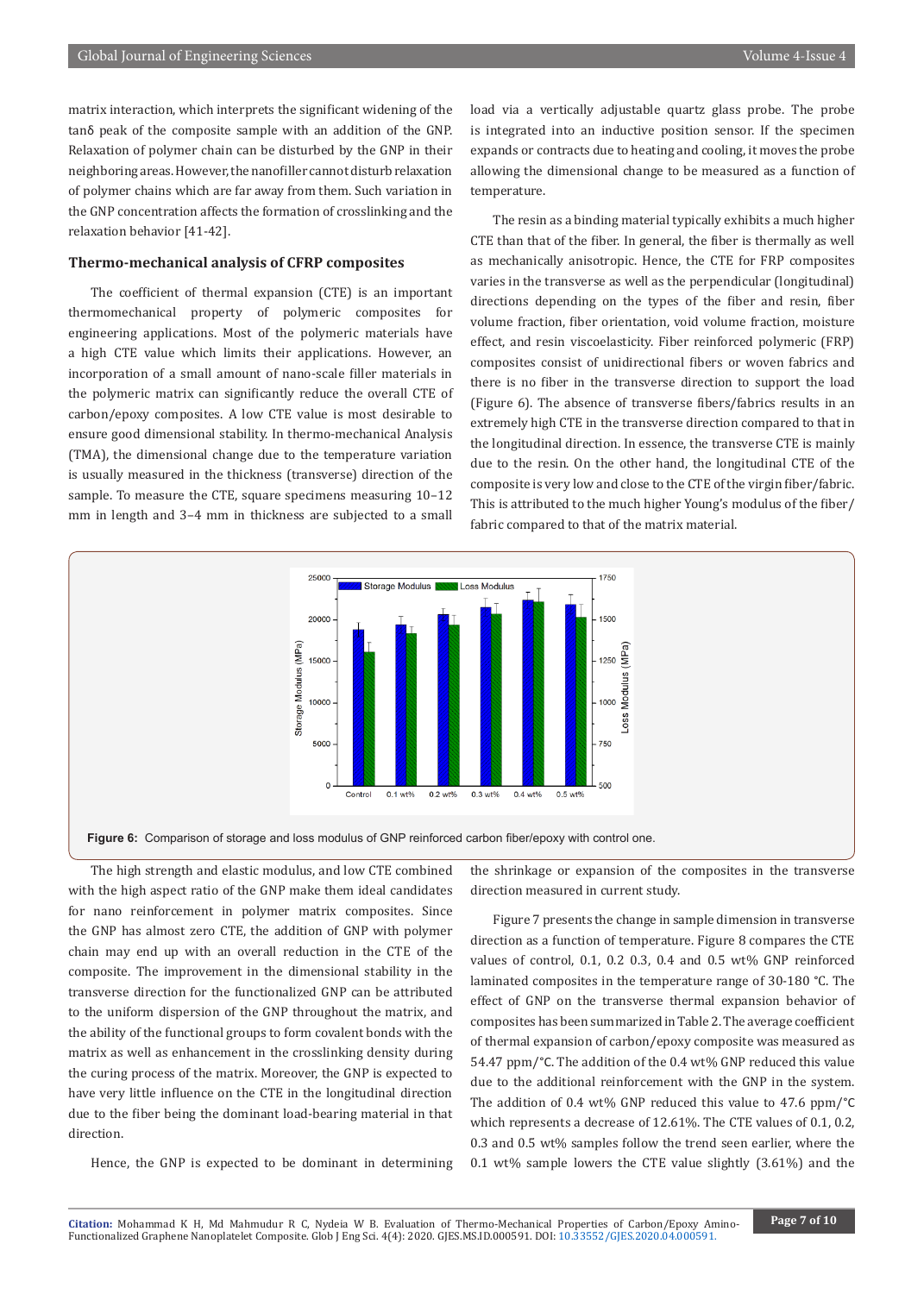0.5 wt% sample lowers the CTE value by 5.34%. The improved dispersion of the GNP in the matrix facilitates to enhance interfacial reactions and forms covalent bond between them. This covalent bond induces different crosslinking regions into the epoxy matrix. Generally, after mixing epoxy Part A and  $NH_2-$  GNP, the interfacial reaction takes place between amine functional groups of GNP and epoxide groups of DGEBA resin. Two ring opening reactions followed by a cross-linking reaction create interlocking structure in the resin blend those hindrances the mobility of polymer chains in the matrix system. Thus, the reduction of the CTE after an addition of GNP was due to its improved dispersion in the epoxy and the

reduced segmental motion of the epoxy matrix. Thus, improving the dimensional stability of the polymer matrix leads to improved dimensional stability in the resultant composite [43]. Moreover, well dispersed CNT can align the polymer chain along their axial direction, thus can easily get associated with the polymer molecule and prohibit its thermally induced movement resulting in a reduced CTE value [44]. The addition of 0.5 wt% GNP resulted in slight increase in the CTE compared to that of the 0.4 wt % sample, but still low in comparison with that of the control system. This higher value of CTE can be demonstrated by the aggregation formed at a higher loading as explained in earlier sections.





|  | Table 2: TMA results of control and GNP reinforced carbon fiber/epoxy composites through thickness. |  |
|--|-----------------------------------------------------------------------------------------------------|--|
|--|-----------------------------------------------------------------------------------------------------|--|

| Specimen Cate-<br>gory | CTE (Before $T_p$ ) ( $\mu$ m/(m-°C)) | % Change W.R.T Control | CTE (After Tg) $(\mu m/(m^{\circ}C))$ | % Change W.R.T Control |
|------------------------|---------------------------------------|------------------------|---------------------------------------|------------------------|
| Control                | 54.47±1.53                            |                        | $155.5 \pm 2.64$                      |                        |
| $0.1$ wt%              | $52.5 \pm 1.69$                       | 3.61                   | $139.1 \pm 2.97$                      | 10.54                  |
| $0.2~wt\%$             | $49.81 \pm 1.37$                      | 8.55                   | $136.7 \pm 1.48$                      | 12.09                  |
| $0.3 \text{ wt\%}$     | $48.05 \pm 1.34$                      | 11.78                  | 131.4±1.89                            | 15.49                  |
| $0.4~wt\%$             | $47.6 \pm 2.14$                       | 12.61                  | $111.5 \pm 1.21$                      | 28.29                  |
| $0.5~wt\%$             | 51.56±2.36                            | 5.34                   | $121.9 \pm 1.66$                      | 21.6                   |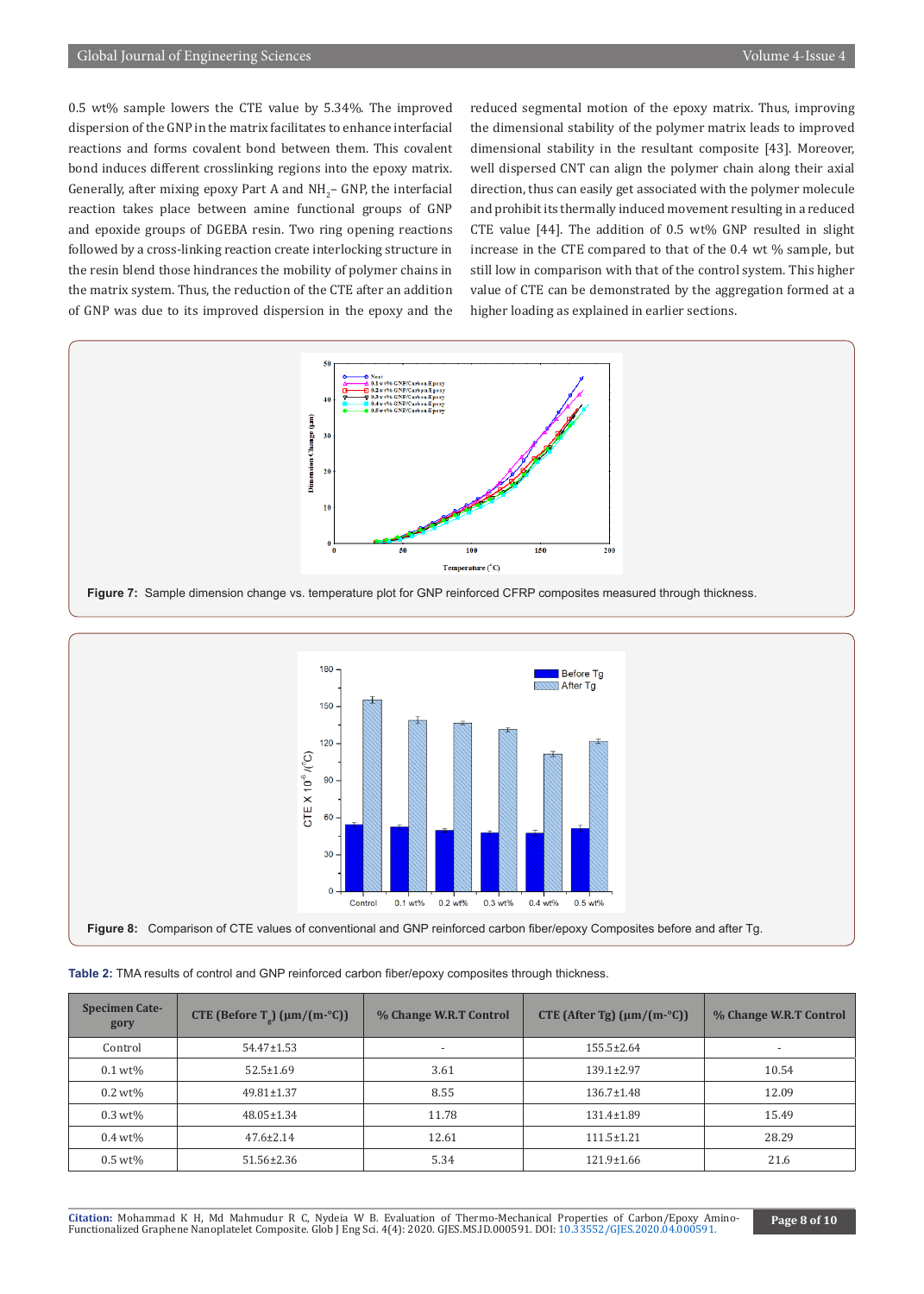# **Conclusion**

Nanoparticles reinforcement enhances almost all kinds of properties of CFRP composites evaluated through experimental characterization. The 0.4 wt% GNP reinforced CFRP composite exhibited the best properties among the nanoparticle reinforced composites. The significant conclusions drawn from this study are given below:

The storage modulus was increased by about 19% at the 0.4 wt% GNP loading in comparison to the neat epoxy. The glass transition temperature and loss modulus had also been improved with the addition of the GNP.

Coefficient of thermal expansion through the thickness direction decreases about 13% and 22% before and after the glass transition temperature, respectively, due to the 0.4 wt% GNP incorporation in the system.

# **Acknowledgment**

The authors acknowledge the Air Force Research Laboratory Munitions Directorate, Eglin AFB, FL 32542, USA (Grant No. FA8651-14-1-0001 and FA8651-14-1-0008) for their financial support to carry out this research work.

#### **Conflict of Interest**

Authors declare no conflict of interest.

#### **References**

- 1. PC Ma, NA Siddiqui, G Marom, JK Kim (2010) Dispersion and of carbon nanotubes for nanocomposites: A review. Compos Part A Appl Sci Manuf 41(10): 1345- 1367.
- 2. [MT Kim, KY Rhee, JH Lee, D Hui, AK T Lau \(2011\) Property enhancement](https://www.sciencedirect.com/science/article/abs/pii/S1359836811000783) [of a carbon fiber/epoxy composite by using carbon nanotubes. Compos.](https://www.sciencedirect.com/science/article/abs/pii/S1359836811000783) [Part B Eng 42\(5\): 1257-1261.](https://www.sciencedirect.com/science/article/abs/pii/S1359836811000783)
- 3. Y Geng, MY Liu, J Li, XM Shi, JK Kim (2008) Effects of surfactant treatment on mechanical and electrical properties of CNT/epoxy nanocomposites. Compos. Part A Appl Sci Manuf 39(12): 1876-1883.
- 4. Z Spitalsky, D Tasis, K Papagelis, C Galiotis (2010) Carbon nanotubepolymer composites: Chemistry, processing, mechanical and electrical properties. Progress in Polymer Science (Oxford) 35(3): 35357-35401.
- 5. CE Hong, JH Lee, P Kalappa, SG Advani (2007) Effects of oxidative conditions on properties of multi-walled carbon nanotubes in polymer nanocomposites. Compos Sci Technol 67(6): 671027- 671034.
- 6. [N Liu, F Luo, H Wu, Y Liu, C Zhang, J Chen \(2008\) One-step ionic](https://onlinelibrary.wiley.com/doi/abs/10.1002/adfm.200700797)[liquid-assisted electrochemical synthesis of ionic-liquid-functionalized](https://onlinelibrary.wiley.com/doi/abs/10.1002/adfm.200700797) [graphene sheets directly from graphite. Adv Funct Mater 18\(10\): 1518-](https://onlinelibrary.wiley.com/doi/abs/10.1002/adfm.200700797) [1525.](https://onlinelibrary.wiley.com/doi/abs/10.1002/adfm.200700797)
- 7. [L Wang, J Hong, G Chen \(2010\) Comparison study of graphite nanosheets](https://onlinelibrary.wiley.com/doi/abs/10.1002/pen.21751) [and carbon black as fillers for high density polyethylene. Polym Eng Sci](https://onlinelibrary.wiley.com/doi/abs/10.1002/pen.21751) [50\(11\): 2176-2181.](https://onlinelibrary.wiley.com/doi/abs/10.1002/pen.21751)
- 8. [K Kalaitzidou, H Fukushima, LT Drzal \(2007\) A new compounding](https://www.infona.pl/resource/bwmeta1.element.elsevier-b450a062-0201-3b25-bd1c-17a055b3cc91) [method for exfoliated graphite- polypropylene nanocomposites with](https://www.infona.pl/resource/bwmeta1.element.elsevier-b450a062-0201-3b25-bd1c-17a055b3cc91) [enhanced flexural properties and lower percolation threshold. Compos](https://www.infona.pl/resource/bwmeta1.element.elsevier-b450a062-0201-3b25-bd1c-17a055b3cc91) [Sci Technol 67\(10\): 2045-2051.](https://www.infona.pl/resource/bwmeta1.element.elsevier-b450a062-0201-3b25-bd1c-17a055b3cc91)
- 9. AK Geim, AH Mac Donald (2007) Graphene: Exploring carbon flatland. Phys Today 60(8): 35-41.
- 10. Y Si, ET Samulski (2008) Synthesis of water-soluble graphene. Nano Lett 8(6): 1679-1682.
- 11. [S Park, RS Ruoff \(2019\) Chemical methods for the production of](https://www.nature.com/articles/nnano.2009.58)  [graphenes. Nat Nanotechnol 4: 217-224.](https://www.nature.com/articles/nnano.2009.58)
- 12. LM Viculis, JJ Mack, OM Mayer, HT Hahn, RB Kaner (2005) Intercalation and exfoliation routes to graphite nanoplatelets. Journal of Materials Chemistry 15(9): 974-978.
- 13. [Y Geng, SJ Wang, JK Kim \(2009\) Preparation of graphite nanoplatelets](https://www.ncbi.nlm.nih.gov/pubmed/19414181)  [and graphene sheets. J Colloid Interface Sci 336\(2\): 592-598.](https://www.ncbi.nlm.nih.gov/pubmed/19414181)
- 14. [YY Zhang, YT Gu \(2013\) Mechanical properties of graphene: Effects of](https://eprints.qut.edu.au/57808/)  [layer number, temperature and isotope. Comput Mater Sci 71: 197-200.](https://eprints.qut.edu.au/57808/)
- 15. [X Tong, H Wang, G Wang, L Wan, Z Ren, et al. \(2011\) Controllable](https://www.tib.eu/en/search/id/BLSE%3ARN290175596/Controllable-synthesis-of-graphene-sheets-with/)  [synthesis of graphene sheets with different numbers of layers and effect](https://www.tib.eu/en/search/id/BLSE%3ARN290175596/Controllable-synthesis-of-graphene-sheets-with/)  [of the number of graphene layers on the specific capacity of anode](https://www.tib.eu/en/search/id/BLSE%3ARN290175596/Controllable-synthesis-of-graphene-sheets-with/)  [material in lithium-ion batteries. J Solid State Chem 184\(5\): 982-989.](https://www.tib.eu/en/search/id/BLSE%3ARN290175596/Controllable-synthesis-of-graphene-sheets-with/)
- 16. [R Sengupta, M Bhattacharya, S Bandyopadhyay, AK Bhowmick \(2011\)](https://www.tib.eu/en/search/id/ceaba%3ACEAB20110404383/A-review-on-the-mechanical-and-electrical-properties/)  [A review on the mechanical and electrical properties of graphite and](https://www.tib.eu/en/search/id/ceaba%3ACEAB20110404383/A-review-on-the-mechanical-and-electrical-properties/)  [modified graphite reinforced polymer composites. Progress in Polymer](https://www.tib.eu/en/search/id/ceaba%3ACEAB20110404383/A-review-on-the-mechanical-and-electrical-properties/)  [Science \(Oxford\) 36\(5\): 638-670.](https://www.tib.eu/en/search/id/ceaba%3ACEAB20110404383/A-review-on-the-mechanical-and-electrical-properties/)
- 17. [RJ Young, IA Kinloch, L Gong, KS Novoselov \(2012\) The mechanics](https://www.sciencedirect.com/science/article/abs/pii/S0266353812001789)  [of graphene nanocomposites: A review. Composites Science and](https://www.sciencedirect.com/science/article/abs/pii/S0266353812001789)  [Technology 72\(12\) :1459-1476.](https://www.sciencedirect.com/science/article/abs/pii/S0266353812001789)
- 18. [S Stankovich, DA Dikin, GHB Dommett, KM Kohlhaas, EJ Zimney, et al.](https://www.nature.com/articles/nature04969)  [\(2006\) Graphene-based composite materials Nature 442 \(7100\): 282-](https://www.nature.com/articles/nature04969) [286.](https://www.nature.com/articles/nature04969)
- 19. [T Ramanathan, AA Abdala, S Stankovich, DA Dikin, M Herrera Alonso, et](https://www.nature.com/articles/nnano.2008.96)  [al. \(2008\) Functionalized graphene sheets for polymer nanocomposites.](https://www.nature.com/articles/nnano.2008.96)  [Nat Nanotechnol 3: 327-331.](https://www.nature.com/articles/nnano.2008.96)
- 20. [G Eda, M Chhowalla \(2009\) Graphene-based composite thin films for](https://pubs.acs.org/doi/10.1021/nl8035367)  [electronics. Nano Lett 9\(2\) :814-818.](https://pubs.acs.org/doi/10.1021/nl8035367)
- 21. [Y Liang Jiajie, Xu Yanfei, Huang Yi, Zhang Long, Wang Yan, et al. \(2009\)](https://pubs.acs.org/doi/10.1021/jp901284d)  [Infrared-Triggered Actuators from Graphene-Based Nanocomposites. J](https://pubs.acs.org/doi/10.1021/jp901284d)  [Phys Chem C 113\(22\): 9921-9927.](https://pubs.acs.org/doi/10.1021/jp901284d)
- 22. [J Liang, Y Huang, L Zhang, Y Wang, Y Ma, et al. \(2009\) Molecular](https://onlinelibrary.wiley.com/doi/10.1002/adfm.200801776)[level dispersion of graphene into poly \(vinyl alcohol\) and effective](https://onlinelibrary.wiley.com/doi/10.1002/adfm.200801776)  [reinforcement of their nanocomposites. Adv Funct Mater 19: 2297-2302.](https://onlinelibrary.wiley.com/doi/10.1002/adfm.200801776)
- 23. [C Lee, X Wei, JW Kysar, J Hone \(2008\) Measurement of the elastic](https://science.sciencemag.org/content/321/5887/385.full)  [properties and intrinsic strength of monolayer graphene. Science 321:](https://science.sciencemag.org/content/321/5887/385.full)  [385-388.](https://science.sciencemag.org/content/321/5887/385.full)
- 24. [LG Van, AC Van, DV Van, P Geerlings \(2000\) Ab initio study of the elastic](https://www.sciencedirect.com/science/article/abs/pii/S0009261400007648)  [properties of single-walled carbon nanotubes and graphene. Chem Phys](https://www.sciencedirect.com/science/article/abs/pii/S0009261400007648)  [Lett 326: 181-185.](https://www.sciencedirect.com/science/article/abs/pii/S0009261400007648)
- 25. S Chandrasekaran, C Seidel, K Schulte (2013) Preparation and characterization of graphite nano- platelet (GNP)/epoxy nanocomposite: Mechanical, electrical and thermal properties. Eur Polym J 49: 3878-3888.
- 26. [A Yu, P Ramesh, ME Itkis, EBekyarova, RC Haddon \(2007\) Graphite](https://pubs.acs.org/doi/10.1021/jp071761s)  [nanoplatelet-epoxy composite thermal interface materials. J Phys Chem](https://pubs.acs.org/doi/10.1021/jp071761s)  [C 111\(21\): 7565-7569.](https://pubs.acs.org/doi/10.1021/jp071761s)
- 27. [MA Raza, AVK Westwood, AP Brown, C Stirling \(2012\) Texture, transport](https://www.sciencedirect.com/science/article/abs/pii/S0266353811004362)  [and mechanical properties of graphite nanoplatelet/silicone composites](https://www.sciencedirect.com/science/article/abs/pii/S0266353811004362)  [produced by three roll mill. Compos Sci Technol 72\(3\): 467-475.](https://www.sciencedirect.com/science/article/abs/pii/S0266353811004362)
- 28. [C Esposito Corcione, A Maffezzoli \(2013\) Transport properties of](https://www.sciencedirect.com/science/article/abs/pii/S0142941813000731)  [graphite/epoxy composites: Thermal, permeability and dielectric](https://www.sciencedirect.com/science/article/abs/pii/S0142941813000731)  [characterization. Polym Test 32: 880-888.](https://www.sciencedirect.com/science/article/abs/pii/S0142941813000731)
- 29. [C Lin, DDL Chung \(2009\) Graphite nanoplatelet pastes vs. carbon black](https://www.semanticscholar.org/paper/Graphite-nanoplatelet-pastes-vs.-carbon-black-as-Lin-Chung/4beda01c1660da221a0c0b0f4b4ff0204b06b7b4)  [pastes as thermal interface materials. Carbon NY 47: 295-305.](https://www.semanticscholar.org/paper/Graphite-nanoplatelet-pastes-vs.-carbon-black-as-Lin-Chung/4beda01c1660da221a0c0b0f4b4ff0204b06b7b4)
- 30. [CC Teng, CCM Ma, CH Lu, SY Yang, SH Lee, et al. \(2011\) Thermal](https://thermtest.com/papers/thermal-conductivity-and-structure-of-non-covalent-functionalized-grapheneepoxy-composites)  [conductivity and structure of non-covalent functionalized graphene/](https://thermtest.com/papers/thermal-conductivity-and-structure-of-non-covalent-functionalized-grapheneepoxy-composites) [epoxy composites. Carbon NY 49: 5107-5116.](https://thermtest.com/papers/thermal-conductivity-and-structure-of-non-covalent-functionalized-grapheneepoxy-composites)